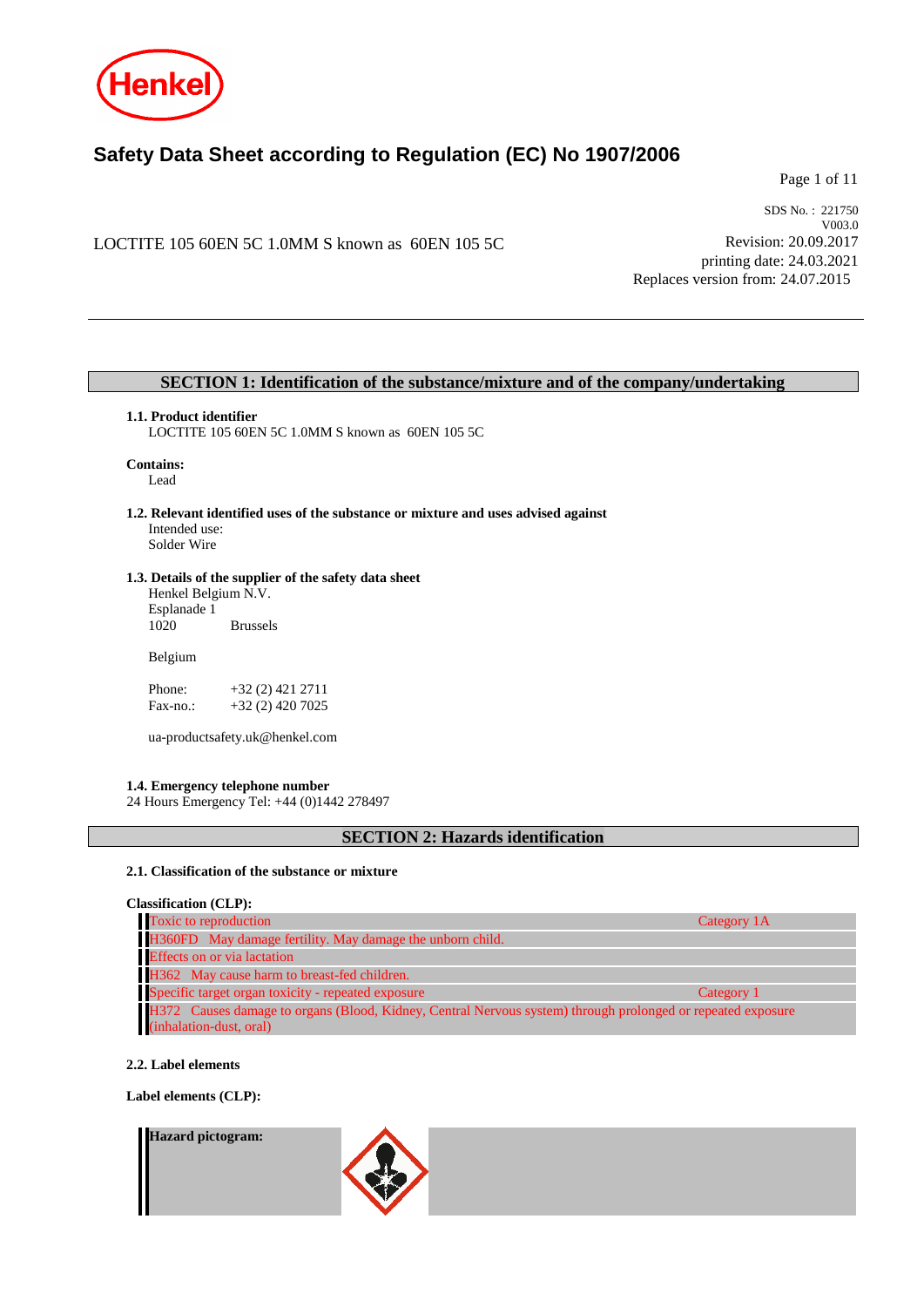| <b>Signal word:</b>                                | Danger                                                                                                                                                                                                                                             |
|----------------------------------------------------|----------------------------------------------------------------------------------------------------------------------------------------------------------------------------------------------------------------------------------------------------|
|                                                    |                                                                                                                                                                                                                                                    |
| <b>Hazard statement:</b>                           | H360FD May damage fertility. May damage the unborn child.<br>H362 May cause harm to breast-fed children.<br>H372 Causes damage to organs (Blood, Kidney, Central Nervous system) through<br>prolonged or repeated exposure (inhalation-dust, oral) |
|                                                    |                                                                                                                                                                                                                                                    |
| <b>Supplemental information</b>                    | Restricted to professional users.                                                                                                                                                                                                                  |
|                                                    |                                                                                                                                                                                                                                                    |
| <b>Precautionary statement:</b>                    | P201 Obtain special instructions before use.                                                                                                                                                                                                       |
| <b>Prevention</b>                                  | P261 Avoid breathing fume.                                                                                                                                                                                                                         |
|                                                    | P263 Avoid contact during pregnancy and while nursing.                                                                                                                                                                                             |
|                                                    | P280 Wear protective gloves/protective clothing.                                                                                                                                                                                                   |
|                                                    |                                                                                                                                                                                                                                                    |
| <b>Precautionary statement:</b><br><b>Response</b> | P308+P313 IF exposed or concerned: Get medical advice/attention.                                                                                                                                                                                   |

### **2.3. Other hazards**

Not fulfilling Persistent, Bioaccumulative and Toxic (PBT), very Persistent and very Bioaccumulative (vPvB) criteria. Avoid breathing fumes given out during soldering.

After handling solder wash hands with soap and water before eating, drinking or smoking.

Keep out of reach of children.

Flux fumes may irritate the nose, throat and lungs and may after prolonged/repeated exposure give an allergic reaction (asthma). Do not heat above 500 °C

Regulations forbid the use of lead solder in any private or public drinking water supply system.

### **SECTION 3: Composition/information on ingredients**

### **3.2. Mixtures**

#### **Declaration of the ingredients according to CLP (EC) No 1272/2008:**

| <b>Hazardous</b> components | <b>EC Number</b>     | content    | <b>Classification</b>        |
|-----------------------------|----------------------|------------|------------------------------|
| CAS-No.                     | <b>REACH-Reg No.</b> |            |                              |
| Lead                        | $231 - 100 - 4$      | 25 50 %    | Lact.                        |
| 7439-92-1                   | 01-2119513221-59     |            | H <sub>362</sub>             |
|                             |                      |            | STOT RE 1; Inhalation - dust |
|                             |                      |            | H <sub>372</sub>             |
|                             |                      |            | STOT RE 1: Oral              |
|                             |                      |            | H <sub>372</sub>             |
|                             |                      |            | Repr. 1A                     |
|                             |                      |            | <b>H360FD</b>                |
| Tin                         | $231 - 141 - 8$      | 50 - 100 % |                              |
| 7440-31-5                   | 01-2119486474-28     |            |                              |
|                             |                      |            |                              |

**For full text of the H - statements and other abbreviations see section 16 "Other information". Substances without classification may have community workplace exposure limits available.**

### **SECTION 4: First aid measures**

#### **4.1. Description of first aid measures**

Inhalation: Move to fresh air. If symptoms persist, seek medical advice.

Skin contact: Rinse with running water and soap. Obtain medical attention if irritation persists.

Eye contact: Flush eyes with plenty of water for at least 5 minutes. If irritation persists seek medical attention.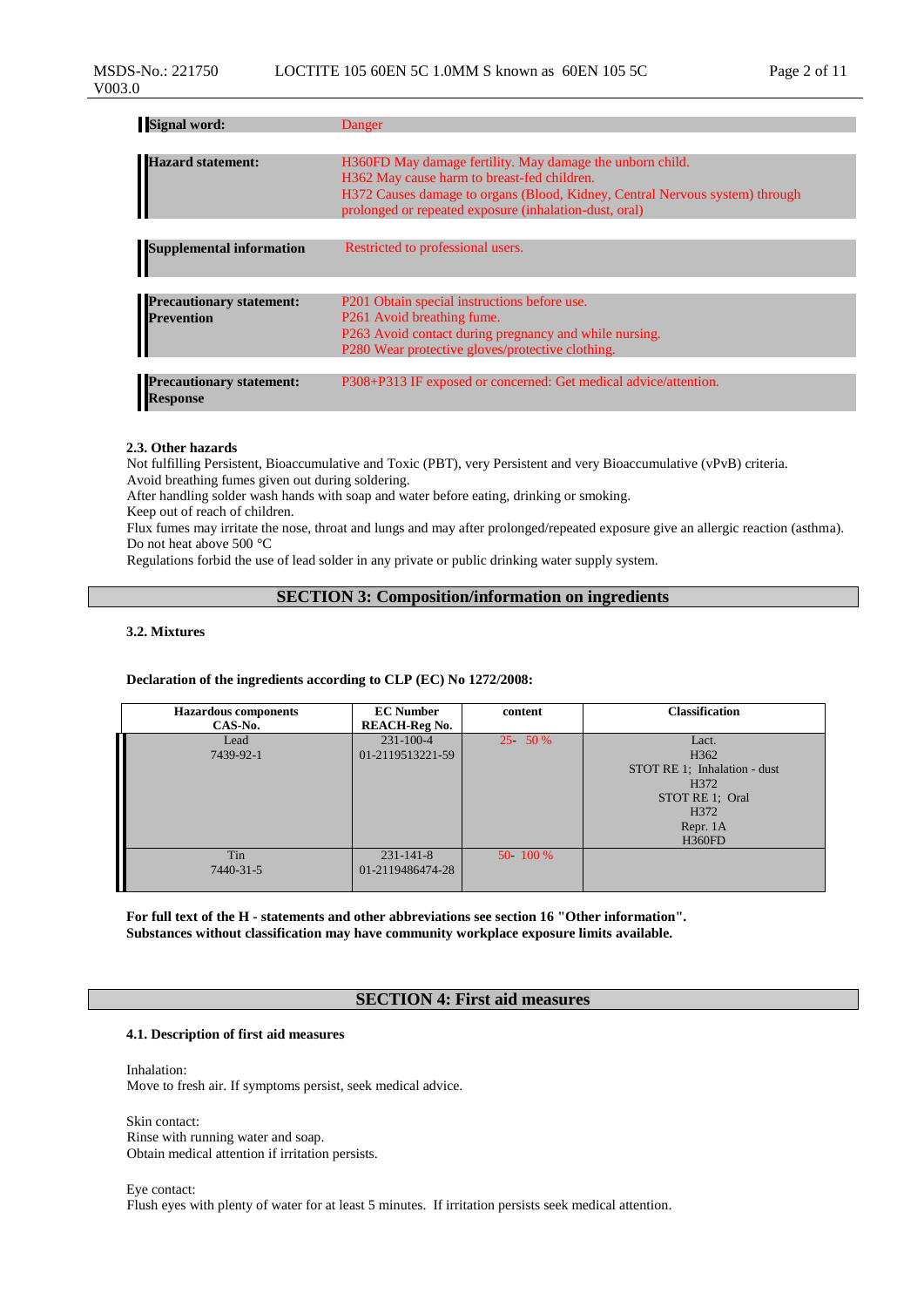Ingestion: Do not induce vomiting. Seek medical advice.

V003.0

#### **4.2. Most important symptoms and effects, both acute and delayed**

Flux fumes may irritate the nose, throat and lungs and may after prolonged/repeated exposure give an allergic reaction (asthma).

Prolonged or repeated contact may cause skin irritation.

Prolonged or repeated contact may cause eye irritation.

#### **4.3. Indication of any immediate medical attention and special treatment needed**

See section: Description of first aid measures

### **SECTION 5: Firefighting measures**

### **5.1. Extinguishing media**

**Suitable extinguishing media:** water, carbon dioxide, foam, powder Fine water spray

**Extinguishing media which must not be used for safety reasons:** Do not use water on fires where molten metal is present.

#### **5.2. Special hazards arising from the substance or mixture**

High temperatures may produce heavy metal dust, fumes or vapours. The flux medium will give rise to irritating fumes.

### **5.3. Advice for firefighters**

Wear self-contained breathing apparatus.

### **Additional information:**

The product itself does not burn. Any fire extinguishing action should be appropriate to the surroundings.

### **SECTION 6: Accidental release measures**

#### **6.1. Personal precautions, protective equipment and emergency procedures**

Wear protective equipment. Ensure adequate ventilation. Avoid contact with skin and eyes.

#### **6.2. Environmental precautions**

Do not empty into drains / surface water / ground water.

#### **6.3. Methods and material for containment and cleaning up**

Scrape up spilled material and place in a closed container for disposal.

#### **6.4. Reference to other sections**

See advice in section 8

### **SECTION 7: Handling and storage**

#### **7.1. Precautions for safe handling**

Extraction is necessary to remove fumes evolved during reflow. When using do not eat, drink or smoke. Wash hands before breaks and immediately after handling the product. Avoid breathing fumes given out during soldering. Do not heat above 500 °C See advice in section 8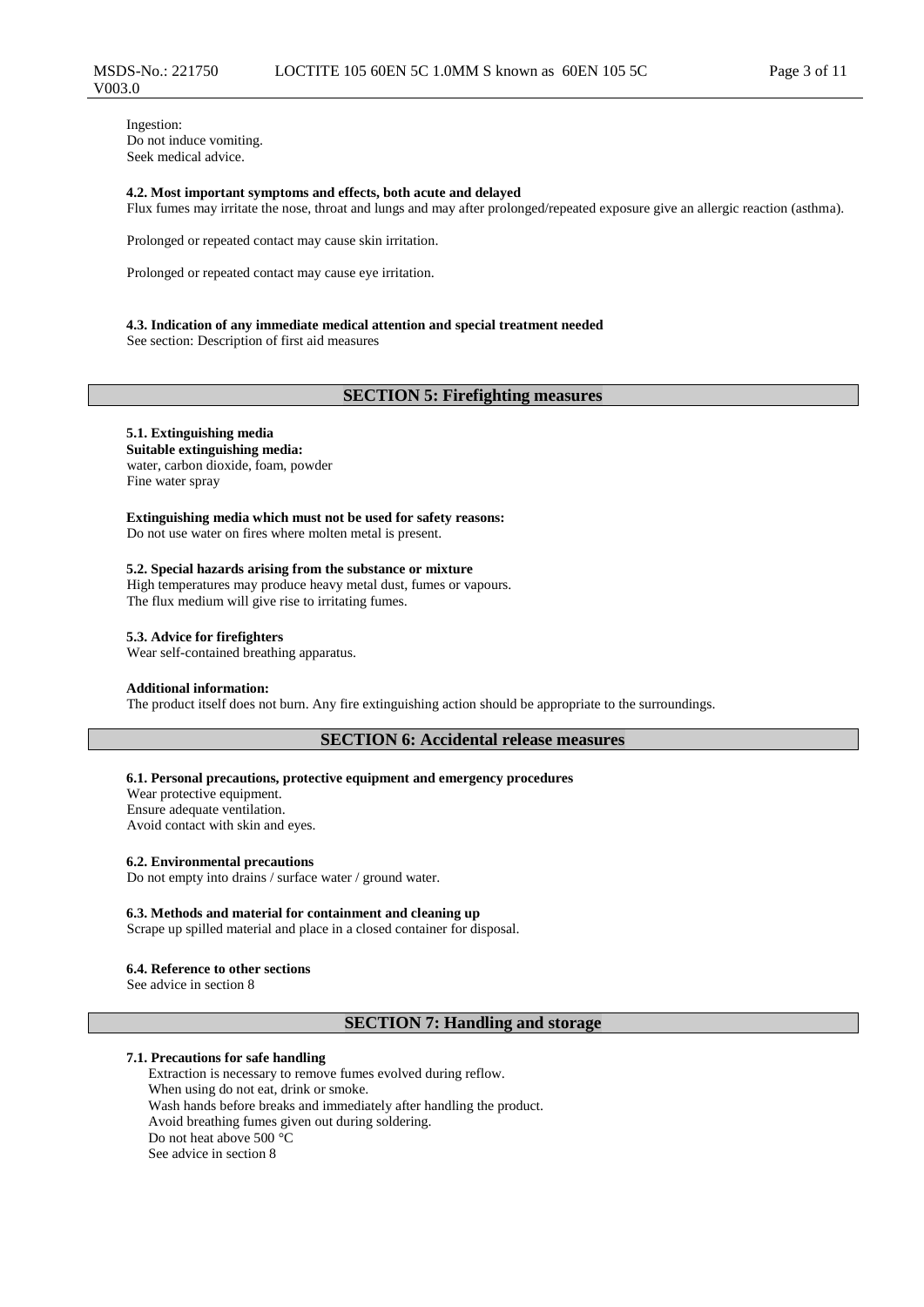### Hygiene measures:

V003.0

Good industrial hygiene practices should be observed. Do not eat, drink or smoke while working. After handling solder wash hands with soap and water before eating, drinking or smoking.

### **7.2. Conditions for safe storage, including any incompatibilities**

Ensure good ventilation/extraction. Store in a cool, dry place. Refer to Technical Data Sheet

#### **7.3. Specific end use(s)** Solder Wire

### **SECTION 8: Exposure controls/personal protection**

### **8.1. Control parameters**

### **Occupational Exposure Limits**

Valid for

Great Britain

| <b>Ingredient [Regulated substance]</b>                                                  | ppm | mg/m <sup>3</sup> | Value type                      | Short term exposure limit<br>category / Remarks | <b>Regulatory list</b> |
|------------------------------------------------------------------------------------------|-----|-------------------|---------------------------------|-------------------------------------------------|------------------------|
| Lead<br>7439-92-1<br><b>ILEAD AND LEAD COMPOUNDS.</b><br>OTHER THAN LEAD ALKYLS (AS PB)] |     | 0,15              | Time Weighted Average<br>(TWA): |                                                 | EH40 WEL               |
| Lead<br>7439-92-1<br><b>INORGANIC LEAD AND ITS</b><br>COMPOUNDS1                         |     | 0,15              | Time Weighted Average<br>(TWA): |                                                 | EU OEL                 |
| Lead<br>7439-92-1<br>[ILEAD AND ITS IONIC COMPOUNDS]                                     |     |                   | Biological Limit Value:         |                                                 | EU OEL II              |

### **Occupational Exposure Limits**

Valid for Ireland

| <b>Ingredient [Regulated substance]</b>                                    | ppm | mg/m <sup>3</sup> | Value type                      | Short term exposure limit<br>category / Remarks | <b>Regulatory list</b> |
|----------------------------------------------------------------------------|-----|-------------------|---------------------------------|-------------------------------------------------|------------------------|
| Tin<br>7440-31-5<br>[TIN, METAL (AS SN)]                                   |     | 2                 | Time Weighted Average<br>(TWA): | <b>Indicative OELV</b>                          | IR OEL                 |
| Tin<br>7440-31-5<br><b>[TIN (INORGANIC COMPOUNDS AS</b><br>SN)]            |     | $\overline{2}$    | Time Weighted Average<br>(TWA): | Indicative                                      | <b>ECTLV</b>           |
| Lead<br>7439-92-1<br>[LEAD AND ITS COMPOUNDS (EXCEPT]<br>TETRAETHYL LEAD)] |     | 0.15              | Time Weighted Average<br>(TWA): | <b>Binding OELV</b>                             | IR OEL                 |
| Lead<br>7439-92-1<br><b>INORGANIC LEAD AND ITS</b><br><b>COMPOUNDS</b>     |     | 0,15              | Time Weighted Average<br>(TWA): |                                                 | EU OEL                 |
| Lead<br>7439-92-1<br>[LEAD AND ITS IONIC COMPOUNDS]                        |     |                   | <b>Biological Limit Value:</b>  |                                                 | EU OEL II              |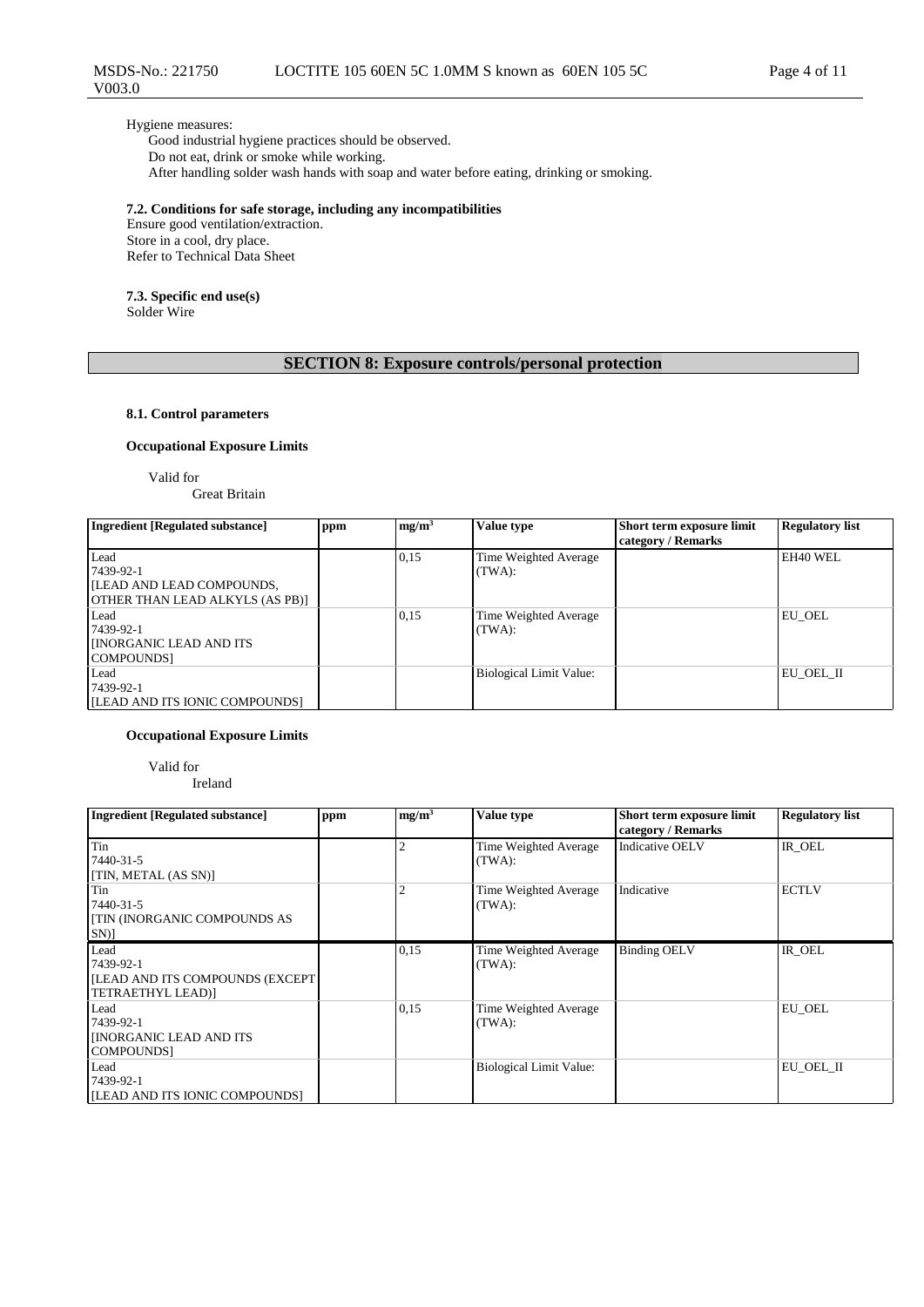### **Predicted No-Effect Concentration (PNEC):**

| Name on list      | <b>Environmental Exposure</b><br><b>Compartment</b> | <b>Value</b> |               |     |              | <b>Remarks</b> |  |
|-------------------|-----------------------------------------------------|--------------|---------------|-----|--------------|----------------|--|
|                   |                                                     | period       | mg/l          | ppm | mg/kg        | others         |  |
| Lead<br>7439-92-1 | aqua<br>(freshwater)                                |              | $5,6 \mu g/l$ |     |              |                |  |
| Lead<br>7439-92-1 | aqua (marine<br>water)                              |              | $3,4 \mu g/l$ |     |              |                |  |
| Lead<br>7439-92-1 | sediment<br>(freshwater)                            |              |               |     | $174$ mg/kg  |                |  |
| Lead<br>7439-92-1 | sediment<br>(marine water)                          |              |               |     | $164$ mg/kg  |                |  |
| Lead<br>7439-92-1 | soil                                                |              |               |     | 147 mg/kg    |                |  |
| Lead<br>7439-92-1 | oral                                                |              |               |     | $10.9$ mg/kg |                |  |
| Lead<br>7439-92-1 | sewage<br>treatment plant<br>(STP)                  |              | $100 \mu g/l$ |     |              |                |  |
| Tin<br>7440-31-5  | aqua<br>(freshwater)                                |              |               |     |              |                |  |
| Tin<br>7440-31-5  | aqua (marine<br>water)                              |              |               |     |              |                |  |
| Tin<br>7440-31-5  | sewage<br>treatment plant<br>(STP)                  |              |               |     |              |                |  |
| Tin<br>7440-31-5  | sediment<br>(freshwater)                            |              |               |     |              |                |  |
| Tin<br>7440-31-5  | sediment<br>(marine water)                          |              |               |     |              |                |  |
| Tin<br>7440-31-5  | Air                                                 |              |               |     |              |                |  |
| Tin<br>7440-31-5  | soil                                                |              |               |     |              |                |  |
| Tin<br>7440-31-5  | Predator                                            |              |               |     |              |                |  |

### **Derived No-Effect Level (DNEL):**

| Name on list     | <b>Application</b><br>Area | <b>Route of</b><br><b>Exposure</b> | <b>Health Effect</b>                        | <b>Exposure</b><br>Time | <b>Value</b>                     | <b>Remarks</b> |
|------------------|----------------------------|------------------------------------|---------------------------------------------|-------------------------|----------------------------------|----------------|
| Tin<br>7440-31-5 | General<br>population      | dermal                             | Long term<br>exposure -<br>systemic effects |                         | $80 \frac{\text{mg}}{\text{kg}}$ |                |
| Tin<br>7440-31-5 | Workers                    | inhalation                         | Long term<br>exposure -<br>systemic effects |                         | $71 \text{ mg/m}$                |                |
| Tin<br>7440-31-5 | Workers                    | dermal                             | Long term<br>exposure -<br>systemic effects |                         | $10 \text{ mg/kg}$               |                |
| Tin<br>7440-31-5 | General<br>population      | inhalation                         | Long term<br>exposure -<br>systemic effects |                         | $17 \text{ mg/m}$                |                |
| Tin<br>7440-31-5 | General<br>population      | oral                               | Long term<br>exposure -<br>systemic effects |                         | $5 \text{ mg/kg}$                |                |

### **Biological Exposure Indices:**

None

### **8.2. Exposure controls:**

Engineering controls:

Extraction is necessary to remove fumes evolved during reflow. Ensure adequate ventilation, especially in confined areas.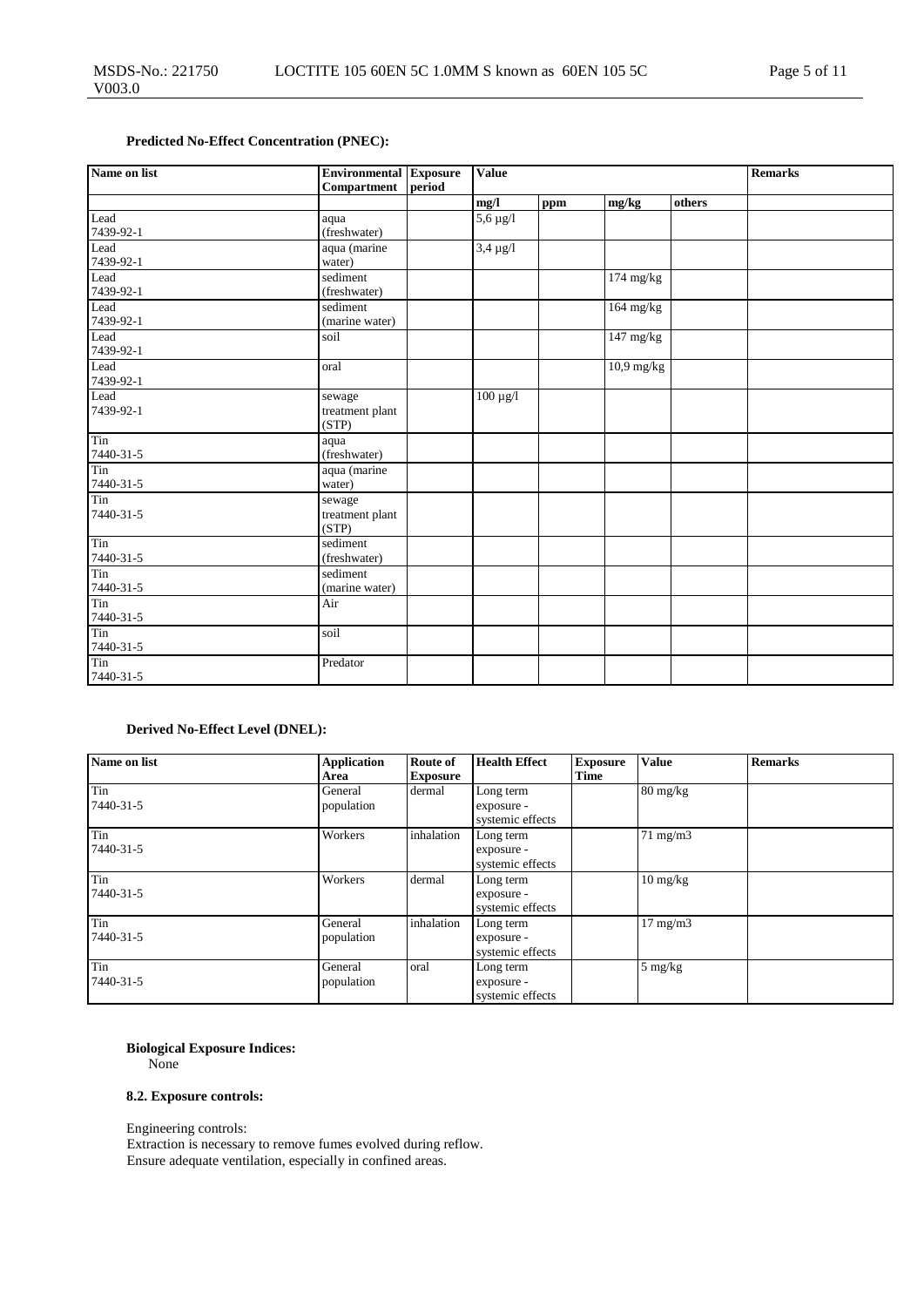Respiratory protection:

Ensure adequate ventilation.

An approved mask or respirator fitted with an organic vapour cartridge should be worn if the product is used in a poorly ventilated area

In case of aerosol formation, we recommend wearing of appropriate respiratory protection equipment with ABEK P2 filter (EN 14387).

This recommendation should be matched to local conditions.

Hand protection:

Please note that in practice the working life of chemical resistant gloves may be considerably reduced as a result of many influencing factors (e.g. temperature). Suitable risk assessment should be carried out by the end user. If signs of wear and tear are noticed then the gloves should be replaced.

The use of chemical resistant gloves such as Nitrile is recommended.

Eye protection:

Safety glasses with sideshields or chemical safety goggles should be worn if there is a risk of splashing. Protective eye equipment should conform to EN166.

Skin protection:

Wear suitable protective clothing. Protective clothing should conform to EN 14605 for liquid splashes or to EN 13982 for dusts.

Advices to personal protection equipment:

The information provided on personal protective equipment is for guidance purposes only. A full risk assessment should be conducted prior to using this product to determine the appropriate personal protective equipment to suit local conditions. Personal protective equipment should conform to the relevant EN standard.

#### **SECTION 9: Physical and chemical properties**

#### **9.1. Information on basic physical and chemical properties** Appearance

Odor None Odour threshold No data available / Not applicable pH Not applicable Melting point 183 - 188 °C (361.4 - 370.4 °F) Solidification temperature No data available / Not applicable

Initial boiling point  $\blacksquare$  No data available / Not applicable Flash point Product is a solid. Evaporation rate  $\blacksquare$  No data available / Not applicable Flammability  $\blacksquare$  No data available / Not applicable Explosive limits No data available / Not applicable Vapour pressure Not applicable Relative vapour density: No data available / Not applicable Density  $(25 °C (77 °F))$ <br>Bulk density Bulk density<br>
Solubility<br>
Solubility<br>
No data available / Not applicable<br>
No data available / Not applicable Solubility (qualitative) (Solvent: Water) Partition coefficient: n-octanol/water No data available / Not applicable Auto-ignition temperature No data available / Not applicable Decomposition temperature No data available / Not applicable Viscosity No data available / Not applicable Viscosity (kinematic) No data available / Not applicable Explosive properties No data available / Not applicable

grey

No data available / Not applicable 8,5 g/cm3

No data available / Not applicable Insoluble

Oxidising properties No data available / Not applicable

#### **9.2. Other information**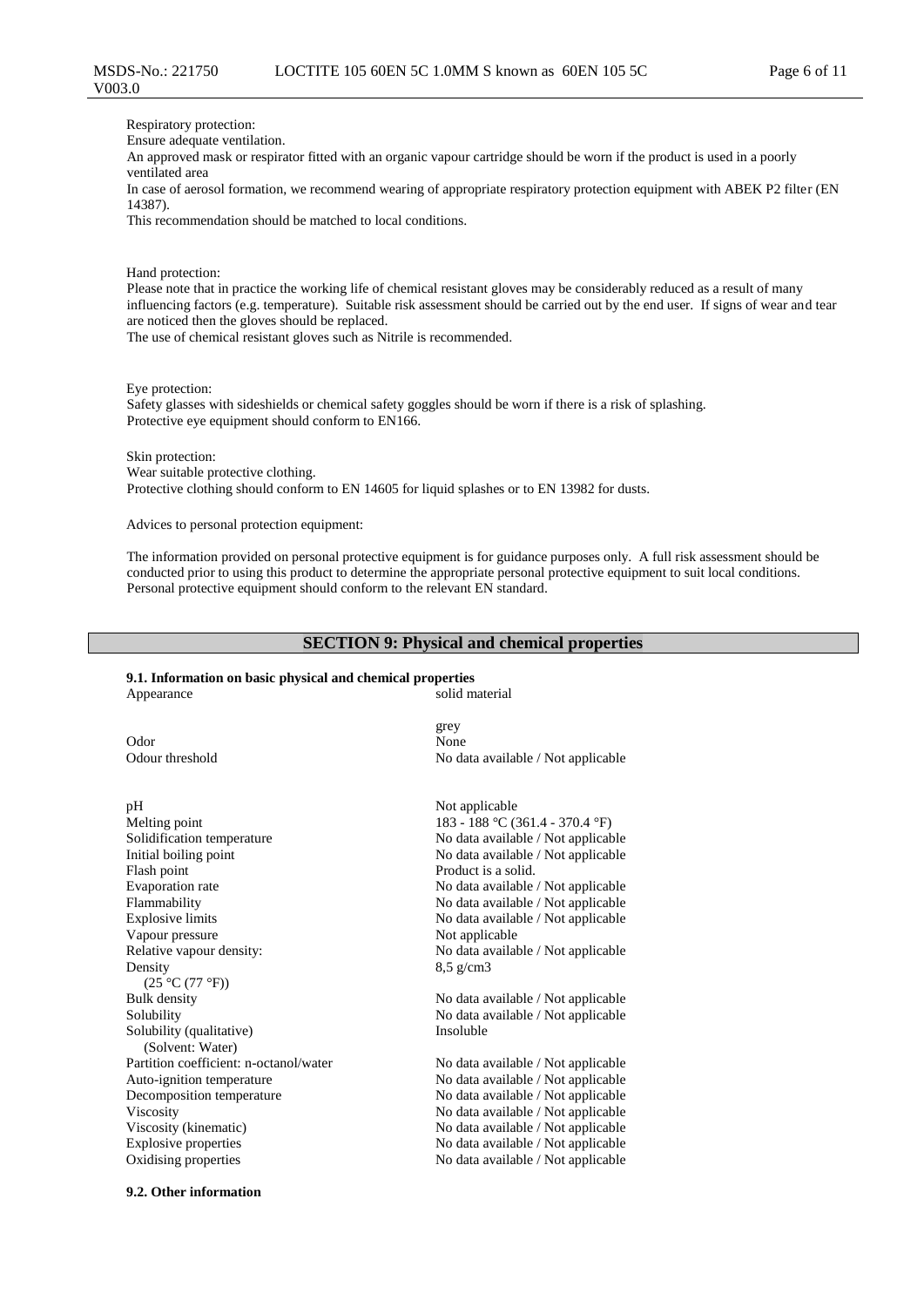### **SECTION 10: Stability and reactivity**

#### **10.1. Reactivity**

MSDS-No.: 221750

V003.0

Solder alloy will react with concentrated nitric acid to produce toxic fumes of nitrogen oxides.

#### **10.2. Chemical stability**

Stable under recommended storage conditions.

**10.3. Possibility of hazardous reactions**

See section reactivity

#### **10.4. Conditions to avoid**

No decomposition if stored and applied as directed.

#### **10.5. Incompatible materials**

See section reactivity.

#### **10.6. Hazardous decomposition products**

Thermal decomposition can lead to release of irritating gases and vapors.

### **SECTION 11: Toxicological information**

#### **11.1. Information on toxicological effects**

#### **General toxicological information:**

The mixture is classified based on the available hazard information for the ingredients as defined in the classification criteria for mixtures for each hazard class or differentiation in Annex I to Regulation (EC) No 1272/2008. Relevant available health/ecological information for the substances listed under Section 3 is provided in the following.

#### **STOT-repeated exposure:**

Causes damage to organs (Blood, Kidney, Central Nervous system) through prolonged or repeated exposure (inhalation-dust, oral)

#### **Inhalative toxicity:**

Fumes evolved at soldering temperatures will irritate the nose, throat and lungs.

#### **Dermal toxicity:**

This product is considered to have low dermal toxicity.

#### **Skin irritation:**

Fumes emitted during soldering may irritate the skin.

#### **Eye irritation:**

Fumes emitted during soldering may irritate the eyes.

#### **Reproductive toxicity:**

May damage fertility. May damage the unborn child. May cause harm to breast-fed children.

#### **Acute oral toxicity:**

| <b>Hazardous components</b><br>CAS-No. | Value<br>type | Value         | Route of<br>application | Exposure<br>time | <b>Species</b> | Method                                      |
|----------------------------------------|---------------|---------------|-------------------------|------------------|----------------|---------------------------------------------|
| Tin<br>7440-31-5                       | LD50          | $2.000$ mg/kg | oral                    |                  | rat            | OECD Guideline 423 (Acute<br>Oral toxicity) |

#### **Acute inhalative toxicity:**

| $-$<br>: components<br><b>Hazardous</b> | - -<br>Value<br>. | ⁄ alue<br>. | <b>Route</b><br>® 01 | Exposure | <b>Species</b> | . .<br>Method<br>. |
|-----------------------------------------|-------------------|-------------|----------------------|----------|----------------|--------------------|
| NO.                                     | tvne              |             | an<br>lication       | time     |                |                    |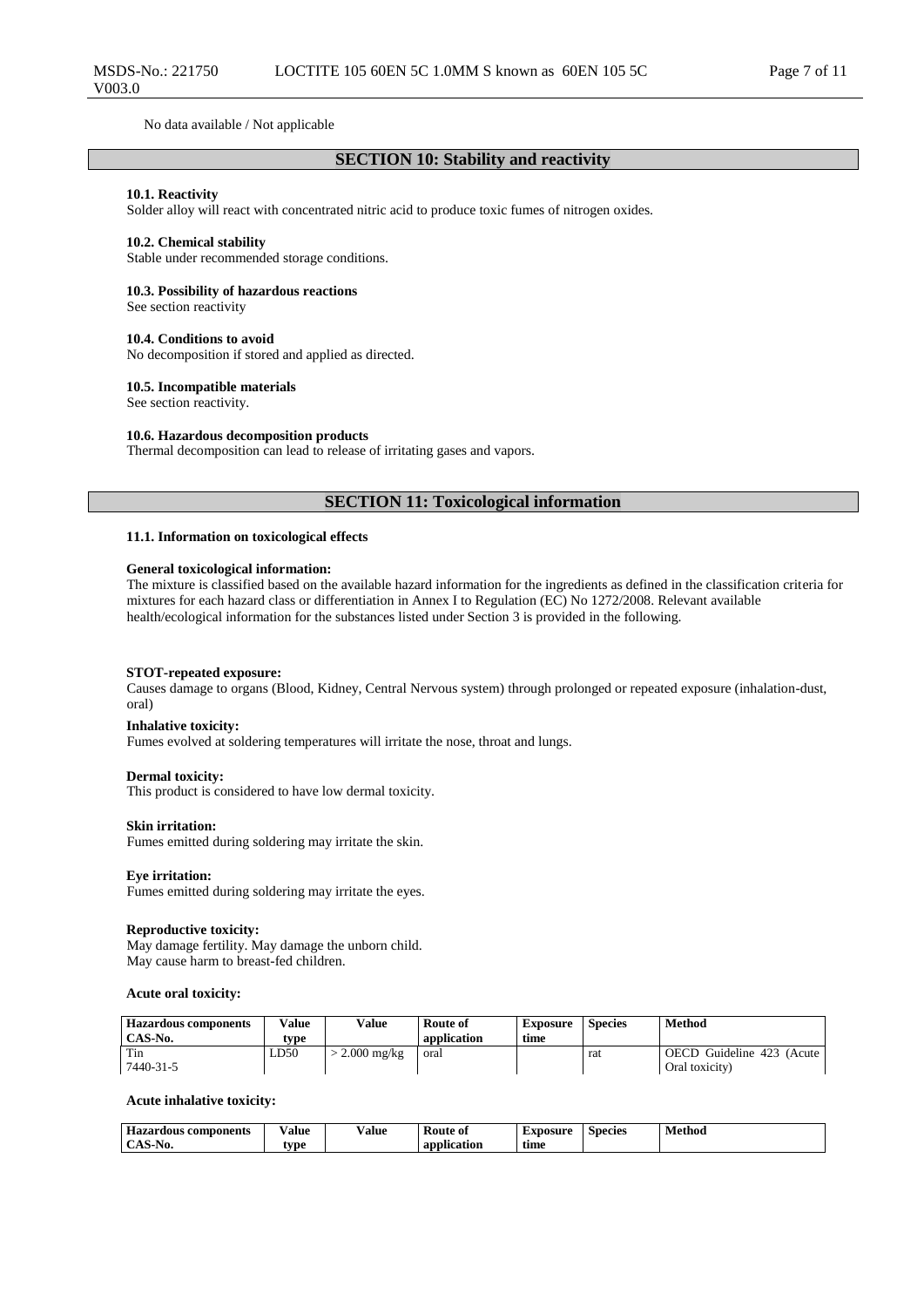| <b>Hazardous components</b><br>CAS-No. | Value<br>tvpe | Value         | Route of<br>application | <b>Exposure</b><br>time | <b>Species</b> | Method                                        |
|----------------------------------------|---------------|---------------|-------------------------|-------------------------|----------------|-----------------------------------------------|
| Tin<br>7440-31-5                       | LD50          | $2.000$ mg/kg | dermal                  |                         | rat            | OECD Guideline 402 (Acute<br>Dermal Toxicity) |

#### **Skin corrosion/irritation:**

| <b>Hazardous components</b><br>CAS-No. | Result         | <b>Exposure</b><br>time | <b>Species</b> | Method                         |
|----------------------------------------|----------------|-------------------------|----------------|--------------------------------|
| Tin                                    | not irritating |                         | rabbit         | OECD Guideline 404 (Acute      |
| 7440-31-5                              |                |                         |                | Dermal Irritation / Corrosion) |

#### **Serious eye damage/irritation:**

| <b>Hazardous components</b><br>CAS-No. | Result         | Exposure<br>time | <b>Species</b> | Method                                                   |
|----------------------------------------|----------------|------------------|----------------|----------------------------------------------------------|
| Tin<br>7440-31-5                       | not irritating |                  | rabbit         | OECD Guideline 405 (Acute<br>Eve Irritation / Corrosion) |

### **Germ cell mutagenicity:**

| <b>Hazardous components</b><br>CAS-No. | <b>Result</b> | Type of study /<br>Route of<br>administration | <b>Metabolic</b><br>activation /<br><b>Exposure time</b> | <b>Species</b> | <b>Method</b>                |
|----------------------------------------|---------------|-----------------------------------------------|----------------------------------------------------------|----------------|------------------------------|
| Tin                                    | negative      | bacterial reverse                             | with and without                                         |                | <b>OECD</b> Guideline 471    |
| 7440-31-5                              |               | mutation assay (e.g.                          |                                                          |                | (Bacterial Reverse Mutation) |
|                                        |               | Ames test)                                    |                                                          |                | Assay)                       |
|                                        | negative      | in vitro mammalian                            | with and without                                         |                | OECD Guideline 473 (In vitro |
|                                        |               | chromosome                                    |                                                          |                | Mammalian Chromosome         |
|                                        |               | aberration test                               |                                                          |                | <b>Aberration Test</b> )     |
|                                        | negative      | mammalian cell                                | with and without                                         |                | OECD Guideline 476 (In vitro |
|                                        |               | gene mutation assay                           |                                                          |                | Mammalian Cell Gene          |
|                                        |               |                                               |                                                          |                | <b>Mutation Test</b> )       |

#### **Reproductive toxicity:**

| <b>Hazardous substances</b><br>CAS-No. | <b>Result / Classification</b> | <b>Species</b> | <b>Exposure</b><br>time | <b>Species</b> | Method                                                                            |
|----------------------------------------|--------------------------------|----------------|-------------------------|----------------|-----------------------------------------------------------------------------------|
| Tin<br>7440-31-5                       | NOAEL $P = > 1.000$ mg/kg      | oral: gavage   | 56 days                 | rat            | OECD Guideline 421<br>(Reproduction/<br>Developmental Toxicity<br>Screening Test) |

#### **Repeated dose toxicity**

| <b>Hazardous components</b><br>CAS-No. | <b>Result</b>                | Route of<br>application | <b>Exposure time</b> /<br><b>Frequency of</b><br>treatment | <b>Species</b> | Method                                                                    |
|----------------------------------------|------------------------------|-------------------------|------------------------------------------------------------|----------------|---------------------------------------------------------------------------|
| Tin<br>7440-31-5                       | $NOAEL \Rightarrow$<br>mg/kg | $1.000$ oral: gavage    | 28 daysdaily                                               | rat            | OECD Guideline 407<br>(Repeated Dose 28-Day Oral)<br>Toxicity in Rodents) |

### **SECTION 12: Ecological information**

#### **General ecological information:**

The mixture is classified based on the available hazard information for the ingredients as defined in the classification criteria for mixtures for each hazard class or differentiation in Annex I to Regulation (EC) No 1272/2008. Relevant available health/ecological information for the substances listed under Section 3 is provided in the following.

### **12.1. Toxicity**

# **Ecotoxicity:**

Do not empty into drains / surface water / ground water.

| <b>Hazardous components</b> | /alue<br>. | Value | Acute           | Exposure | Species | Method |
|-----------------------------|------------|-------|-----------------|----------|---------|--------|
| CAS-No.                     | tvpe       |       | <b>Toxicity</b> | time     |         |        |
|                             |            |       | <b>Study</b>    |          |         |        |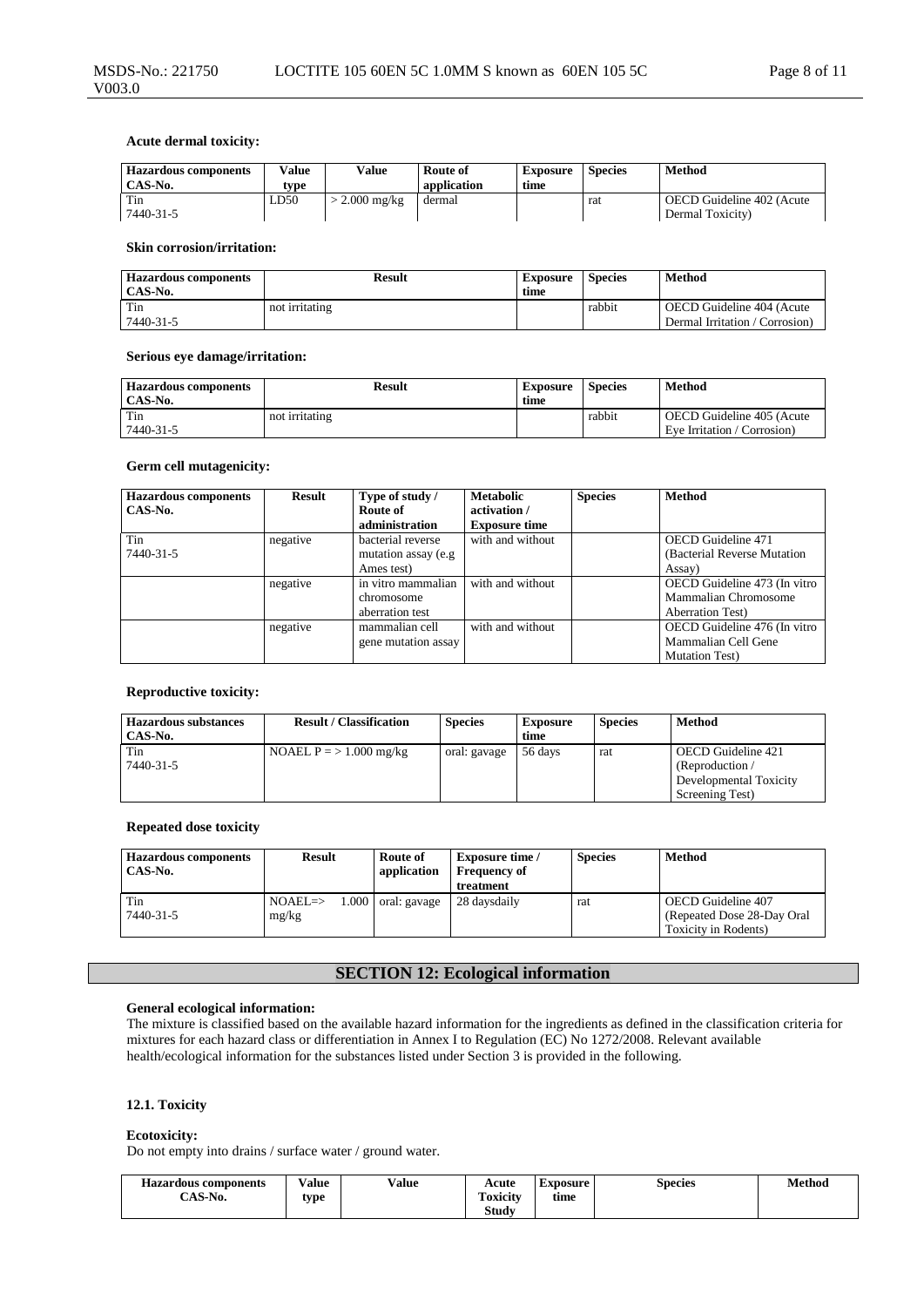#### **12.2. Persistence and degradability**

#### **Persistence and Biodegradability:**

The product is not biodegradable.

#### **12.3. Bioaccumulative potential / 12.4. Mobility in soil**

#### **Mobility:**

The product is insoluble and sinks in water.

#### **Bioaccumulative potential:**

No data available.

#### **12.5. Results of PBT and vPvB assessment**

| <b>Hazardous components</b><br>CAS-No. | <b>PBT/vPvB</b>                                                                      |
|----------------------------------------|--------------------------------------------------------------------------------------|
| Lead                                   | Not fulfilling Persistent, Bioaccumulative and Toxic (PBT), very Persistent and very |
| 7439-92-1                              | Bioaccumulative (vPvB) criteria.                                                     |
| Tin                                    | Not fulfilling Persistent, Bioaccumulative and Toxic (PBT), very Persistent and very |
| 7440-31-5                              | Bioaccumulative (vPvB) criteria.                                                     |

#### **12.6. Other adverse effects**

No data available.

### **SECTION 13: Disposal considerations**

#### **13.1. Waste treatment methods**

#### Product disposal: Otherwise dispose of in accordance with local and national regulations. Collection and delivery to recycling enterprise or other registered elimination institution.

Disposal of uncleaned packages: Dispose of as unused product.

#### Waste code

06 04 05 - wastes containing other heavy metals

The valid EWC waste code numbers are source-related. The manufacturer is therefore unable to specify EWC waste codes for the articles or products used in the various sectors. The EWC codes listed are intended as a recommendation for users. We will be happy to advise you.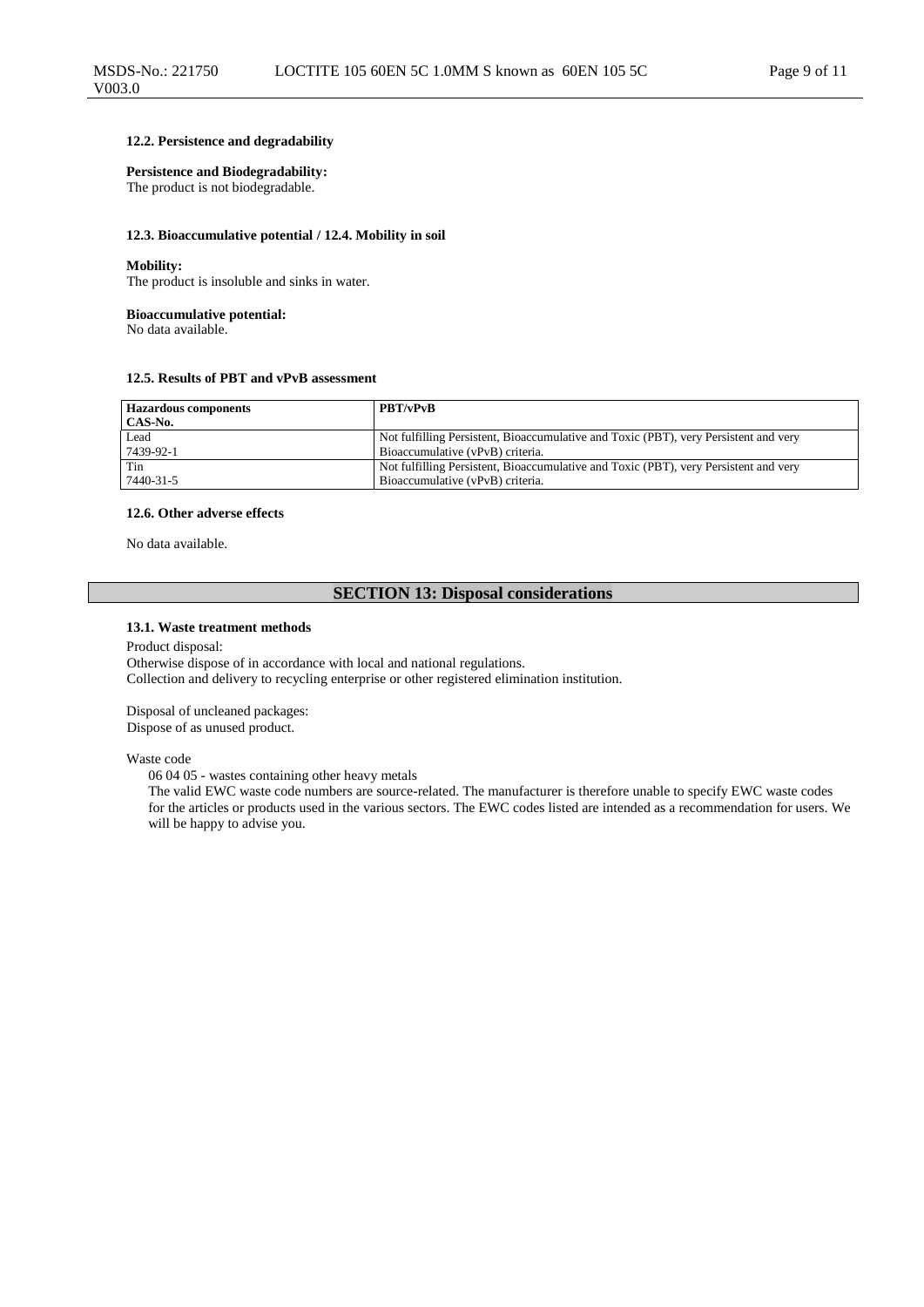# **SECTION 14: Transport information**

| 14.1. | <b>UN</b> number                                                   |
|-------|--------------------------------------------------------------------|
|       | Not hazardous according to RID, ADR, ADN, IMDG, IATA-DGR.          |
| 14.2. | UN proper shipping name                                            |
|       | Not hazardous according to RID, ADR, ADN, IMDG, IATA-DGR.          |
| 14.3. | <b>Transport hazard class(es)</b>                                  |
|       | Not hazardous according to RID, ADR, ADN, IMDG, IATA-DGR.          |
| 14.4. | Packing group                                                      |
|       | Not hazardous according to RID, ADR, ADN, IMDG, IATA-DGR.          |
| 14.5. | <b>Environmental hazards</b>                                       |
|       | Not hazardous according to RID, ADR, ADN, IMDG, IATA-DGR.          |
| 14.6. | <b>Special precautions for user</b>                                |
|       | Not hazardous according to RID, ADR, ADN, IMDG, IATA-DGR.          |
| 14.7. | Transport in bulk according to Annex II of Marpol and the IBC Code |
|       | not applicable                                                     |

### **SECTION 15: Regulatory information**

### **15.1. Safety, health and environmental regulations/legislation specific for the substance or mixture**

VOC content (2010/75/EC)  $< 5 \%$ 

### **15.2. Chemical safety assessment**

A chemical safety assessment has not been carried out.

### **National regulations/information (Great Britain):**

| Remarks | The Health & Safety at Work Act 1974.<br>The Control of Substances Hazardous to Health Regulations. L5: General<br>Approved Code of Practice to the COSHH Regulations. HS(G)97:A Step by Step<br>Guide to the COSHH Regulations. HS(G)193:COSHH essentials: Easy steps to<br>control chemicals.<br>$IND(G)248L:$ Solder fume and you. $IND(G)249L:$ Controlling health risks from<br>rosin (colophony) based solder fluxes.<br>The Control of Lead at Work Regulations. L132: Control of Lead at Work:<br>Approved Code of Practice and Guidance.<br>Employees should be under medical surveillance if the risk assessment made<br>under the Control of Lead at Work Regulations indicates they are likely to be<br>exposed to significant concentrations of lead, or if an Employment Medical<br>Advisor or appointed doctor so certifies.<br>A woman employed on work which exposes her to lead should notify her<br>employer as soon as possible if she becomes pregnant. The Employment Medical<br>Advisor / Appointed Doctor should be informed of the pregnancy.<br>Under the Management of Health and Safety at Work Regulations, employers are |
|---------|--------------------------------------------------------------------------------------------------------------------------------------------------------------------------------------------------------------------------------------------------------------------------------------------------------------------------------------------------------------------------------------------------------------------------------------------------------------------------------------------------------------------------------------------------------------------------------------------------------------------------------------------------------------------------------------------------------------------------------------------------------------------------------------------------------------------------------------------------------------------------------------------------------------------------------------------------------------------------------------------------------------------------------------------------------------------------------------------------------------------------------------------------------|
|         | required to assess the particular risks to health at work of pregnant workers and<br>workers who have recently given birth or who are breast feeding.                                                                                                                                                                                                                                                                                                                                                                                                                                                                                                                                                                                                                                                                                                                                                                                                                                                                                                                                                                                                  |